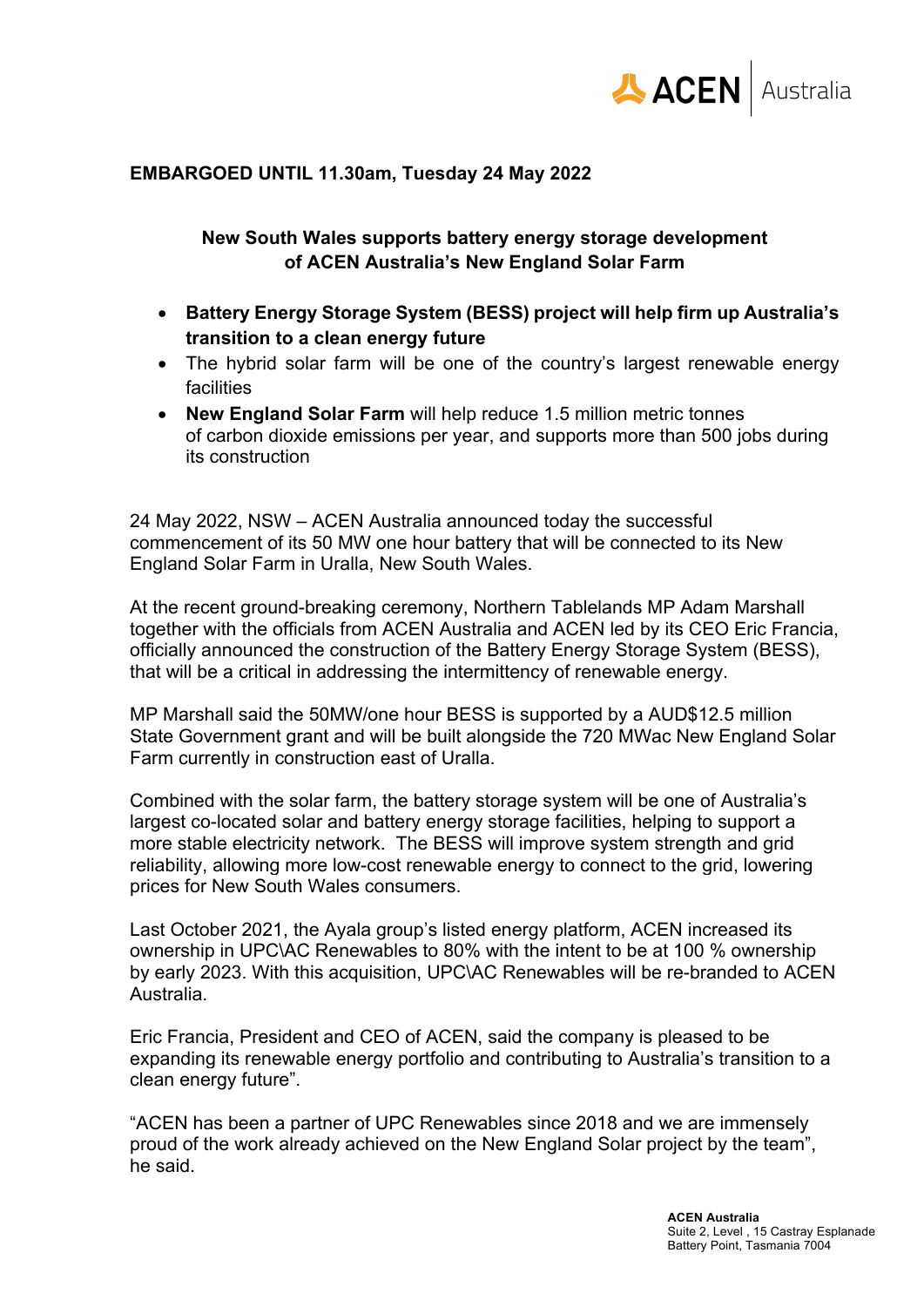"While the UPC\AC Renewables name and brand is changing to ACEN Australia, our highly capable Australian team will remain in place, and our approach to building long term relationships built on trust with our host communities, and other stakeholders remains the same", he said.

Anton Rohner, CEO of ACEN Australia said that aside from supporting grid reliability, the battery will also allow for generation-shifting, so that energy can be stored and then discharged into grid when it is most needed.

"The New England battery can also be scaled up to 200 MW with two hours of storage capacity in response to the needs of consumers and the grid", he said.

"We are excited about an energy future where projects such as the New England Solar Farm is supported with batteries and other energy storage technologies".

In addition to the jobs created by the solar farm, the BESS project is expected to generate up to 50 jobs during peak construction.

Construction of the first 400 MWac stage of the New England Solar project is due to be completed in 2023 and is being built across two solar fields about six kilometres east of Uralla. Once the entire 720 MW project is complete, it will produce around 1,800,000 megawatt hours (MWh) of clean electricity each year – enough to power about 250,000 New South Wales homes.

The BESS project is supported by the New South Wales Government's Emerging Energy Program.

\_ENDS\_

Media enquiries: Michael Connarty Manager, Strategy and Stakeholder Engagement ACEN Australia 0407 368 174 michael.connarty@upc-ac.com

For event photos and video footage, please contact ACEN Australia.